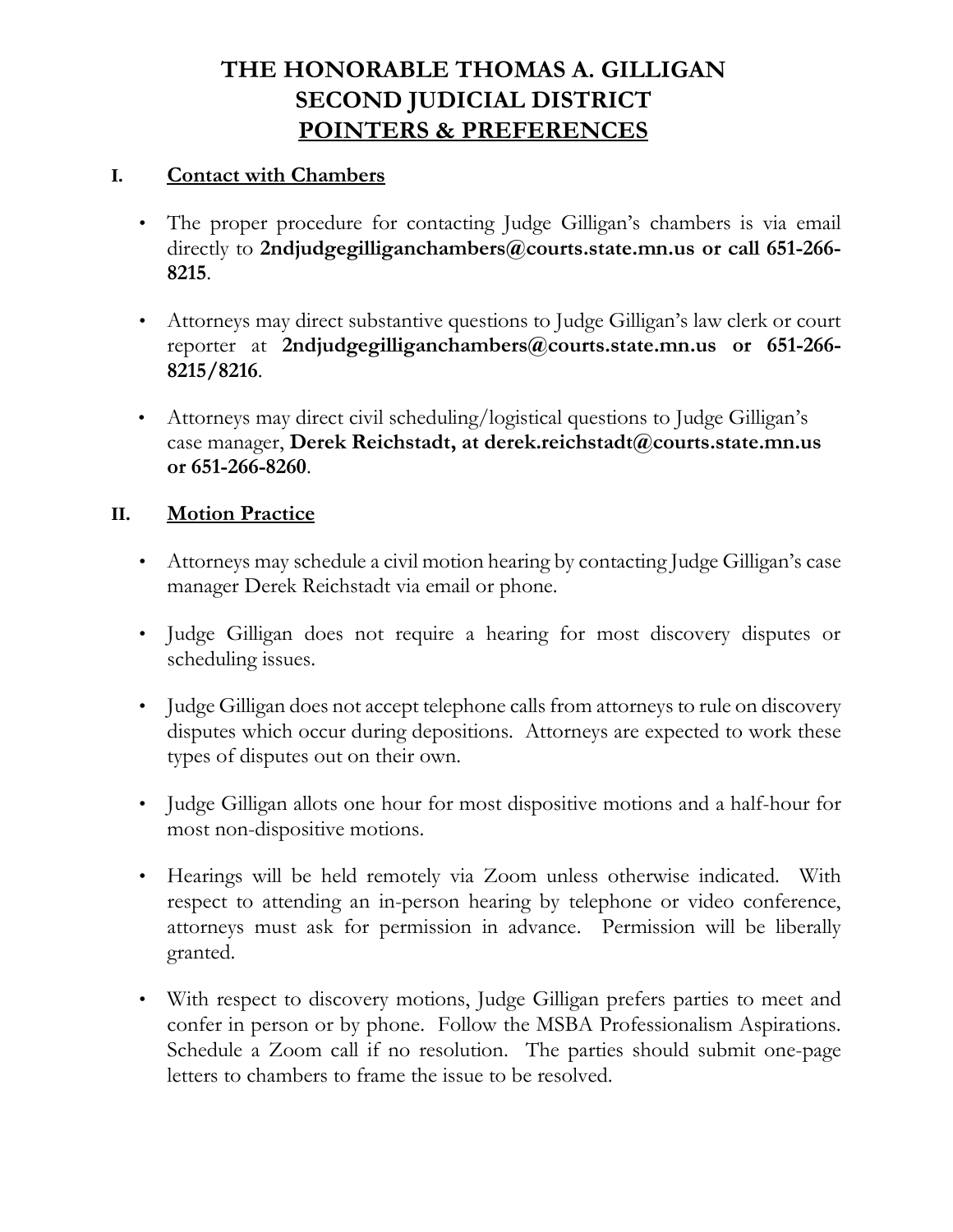- With respect to stipulations of the parties, including stipulations for protective orders, Judge Gilligan requests parties to reach an agreement, prepare and sign a stipulation, file the stipulation and proposed order, and submit to chambers.
- With respect to requests to amend the scheduling order, Judge Gilligan prefers parties to meet and confer in person or by phone, and make good faith efforts to reach an agreement. If agreement, file and submit to chambers the proposed amendments with a cover letter explaining the reason for the amendment request. If no agreement, schedule a phone hearing.
- With respect to default proceedings, file sufficient information with the court to prove entitlement to default. For consumer credit defaults, follow the Standing Order.
- With respect to emergency motions, follow standard scheduling practices as indicated above, but flag the urgency of the motion.

### **III. Written Submissions**

- Courtesy copies of motion papers and supporting documents should be submitted to chambers (**2ndjudgegilliganchambers@courts.state.mn.us)**  only if (1) filed less than two business days before the hearing; or (2) otherwise directed.
- Request permission to exceed the page limits set forth in the General Rules of Practice before filing.
- Permission to deviate from other requirements of the General Rules of Practice must be requested in advance, and good cause shown.
- For all motions, Judge Gilligan requests that meaningful and comprehensive proposed Findings of Fact, Conclusions of Law and Order be submitted in Word format to **[2ndjudgegilliganchambers@courts.state.mn.us.](mailto:2ndjudgegilliganchambers@courts.state.mn.us)**

#### **IV. In-Court Proceedings**

- All exhibits shall be published via electronic display from counsels' laptops or the document camera provided. Electronic displays and HDMI cables with adaptors are provided in the courtroom.
- Technology use in the courtroom is welcome, including hybrid remote and inperson court appearances and testimony. Attorneys or staff should plan to set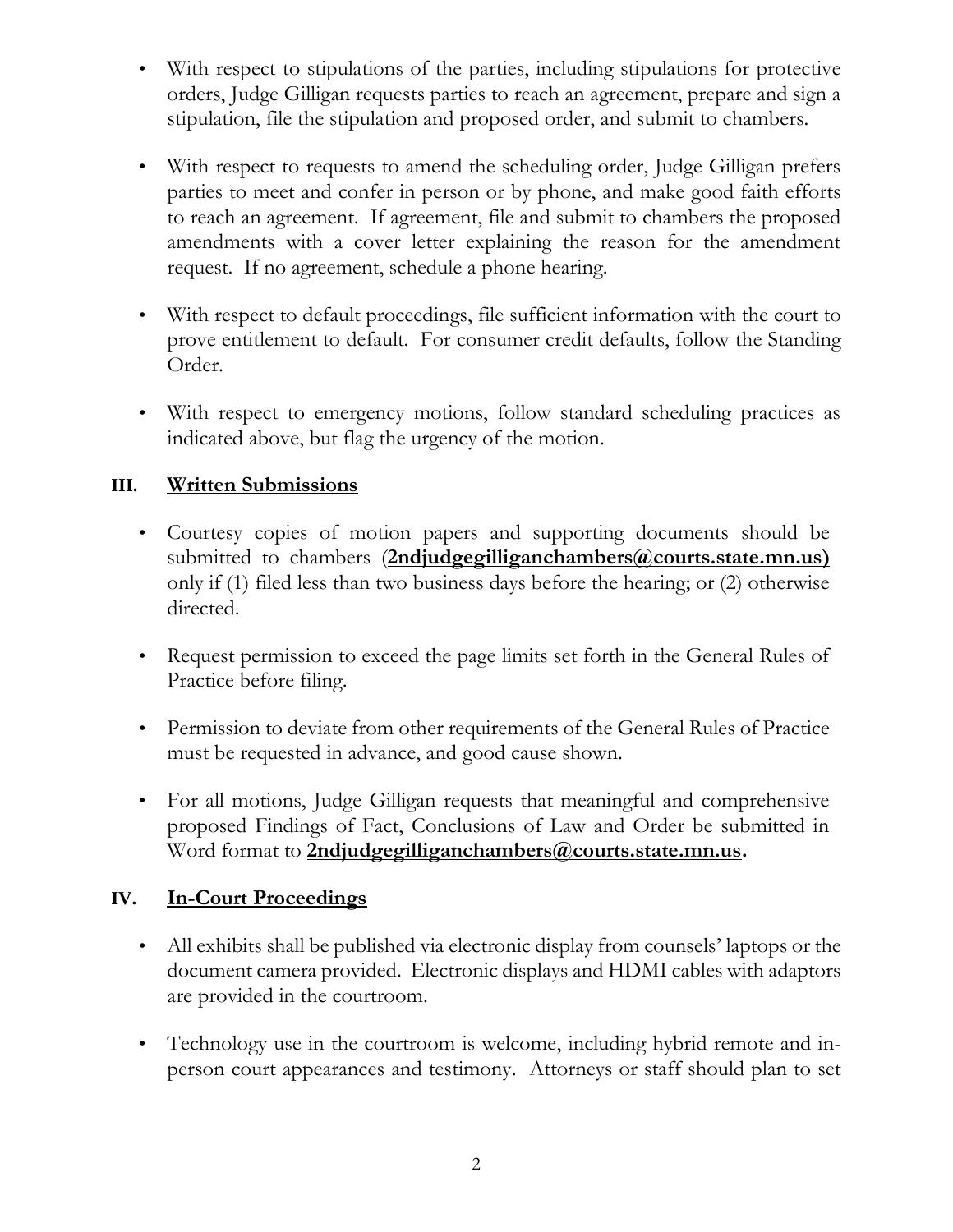up technology in advance, and be well-versed in its use. They can contact Judge Gilligan's law clerk for a courtroom technology primer in advance of the court appearance.

- With respect to submission of additional legal authority or other materials at or after oral argument, permission must be requested in advance and show good cause.
- Judge Gilligan allows parties to bifurcate oral argument. See below.

## **V. Pretrial Procedures**

- Please refer to Judge Gilligan's scheduling order. He typically treats pre-trial hearings and settlement conferences as an opportunity for lawyers and their clients to discuss settlement with each other. He typically limits his involvement to addressing pretrial and trial issues, and setting expectations for trial.
- With respect to handling motions in limine, parties should follow the pretrial order. Judge Gilligan assumes all motions in limine can be heard the morning of trial, unless otherwise indicated by the parties.

# **VI. Trial**

- Judge Gilligan begins trials at 9:00 a.m., provides a mid-morning break, a lunch break from 12:00 p.m.-1:00 p.m. or 1:30 p.m., depending on the trial, a midafternoon break, and a break for evening at 4:30 p.m.-5:00 p.m., depending on the trial.
- With regard to voir dire, Judge Gilligan asks that counsel does not duplicate the court's voir dire, and to follow the rules and the law. Do not try your case. He asks counsel to economize and be proportional. He requests counsel be respectful of the jurors.
- Judge Gilligan requests that counsel follow the MSBA Professionalism Aspirations. Attorneys should ask the Court's permission to approach the podium. Do not block the jury's view of evidence or witnesses. Counsel may be seated during voir dire or interrogation. He requests counsel address witnesses formally.
- Judge Gilligan does not impose time limits with respect to opening statement or closing arguments. However, economize and be proportional. Be respectful of the jurors.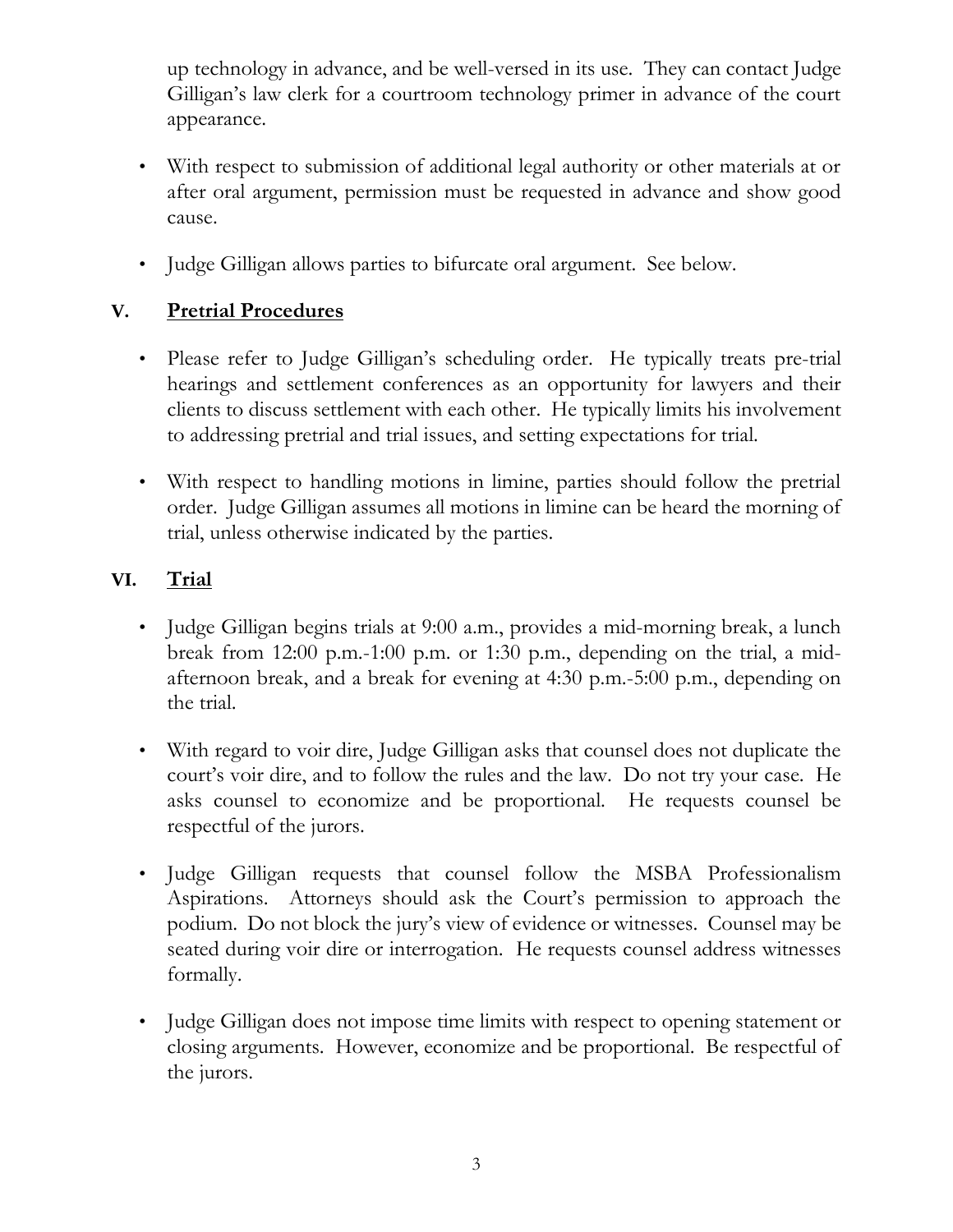- With respect to marking and using exhibits, Judge Gilligan encourages stipulations. Jurors and the court appreciate when attorneys agree to submit joint, stipulated exhibits. Contact Judge Gilligan's court reporter regarding numbering in advance of the trial. All in-trial/non-stipulated exhibits must have been identified as potential exhibits to the opposing side in advance of trial. Judge Gilligan requires exhibits be marked by the court reporter. Address authenticity, identification, and foundation with the appropriate witness, and be prepared to demonstrate the evidentiary basis for admission. Offer the exhibit.
- With respect to objections, Judge Gilligan asks counsel to state simply the evidentiary rule or doctrine upon which the objection is based. He may ask counsel to approach if he needs further information.
- With respect to the use of deposition testimony for impeachment, identify page and line, ask permission to approach witness, and inquire. For video, address objections/excisions in advance of presentation with opposing counsel. Ask for opportunity for ruling for unresolved objections in advance of presentation. Have video equipment ready in advance of presentation. Provide the court with the original transcript, which the court will mark-up contemporaneously with its presentation.
- Judge Gilligan encourages the use of remote technology for the presentation of testimony during in-person trials. Counsel should meet and confer on remote presentations of testimony.
- Attorneys may obtain daily transcripts during trial by contacting the court reporter in advance of trial at 651-266-8216.
- Judge Gilligan allows attorneys to contact jurors after the conclusion of trial in accordance with the rules, so long as they are respectful of the jurors' time and interest in privacy.

### **VII. Other Matters**

• Fewer cases are going to trial and, as a result, there are fewer opportunities for lawyers in court, especially newer lawyers. Judge Gilligan feels strongly that the legal profession, including the bench, owes a duty to provide opportunities in court for newer lawyers, many of whom are more representative of our community at large. Judge Gilligan encourages counsel to permit lawyers with less experience to argue motions and participate actively in trials. In particular, Judge Gilligan prefers to see more diverse lawyers in the courtroom when they are integral members of the legal team and encourages newer lawyers who are